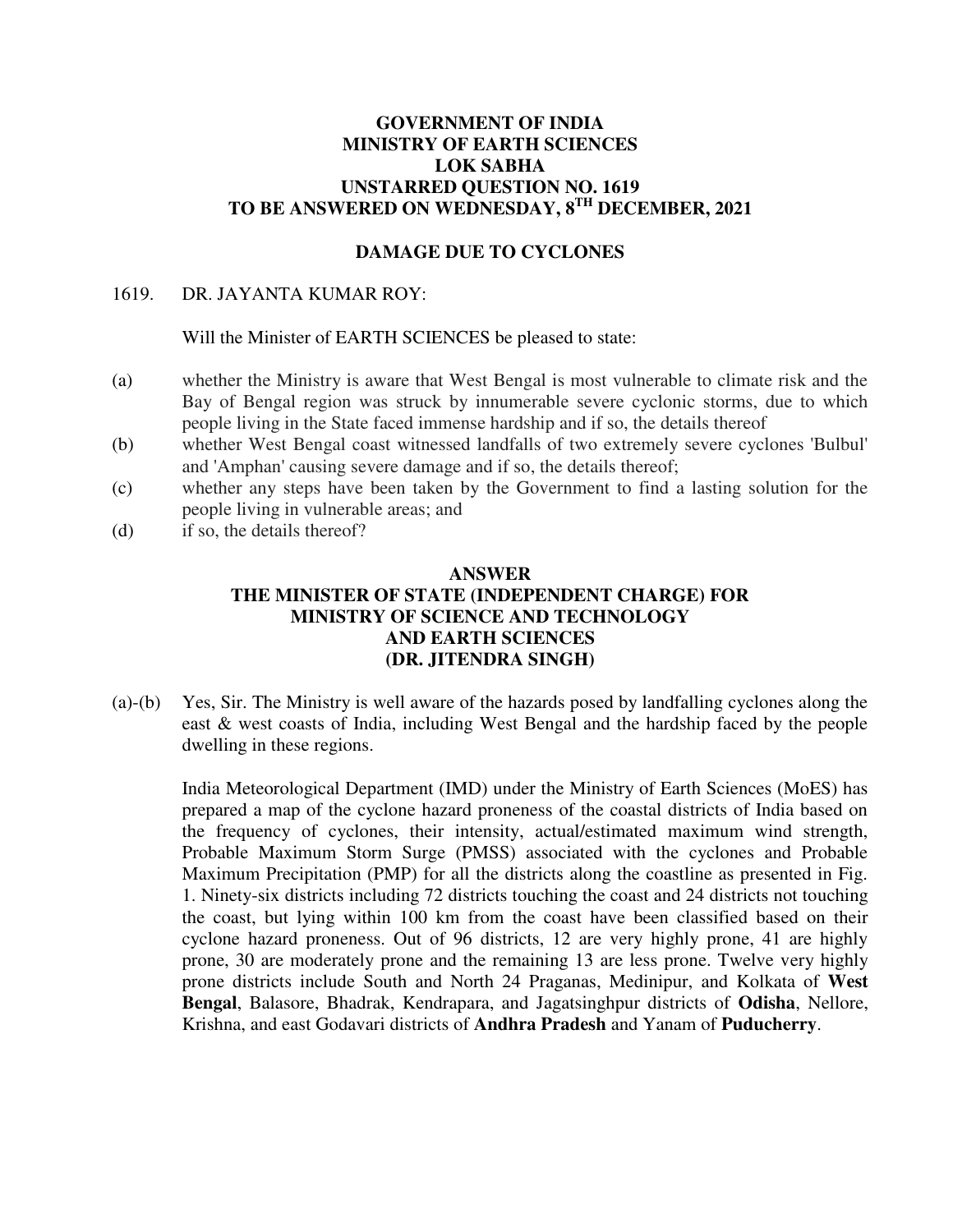(b) Yes. In recent years West Bengal witnessed landfall of two cyclonic storms viz. (1) Very Severe Cyclonic Storm Bulbul (Crossed West Bengal Coast as a Severe Cyclonic Storm close to SunderbanDhanchi forest near 21.55°N/88.5°E during 2030 to 2330 IST of 9<sup>th</sup>November, 2019 with maximum sustained wind speed of 110-120 kmph gusting to 135 kmph) and (2) Super Cyclonic Storm Amphan (Crossed West Bengal-Bangladesh coasts as a Very Severe Cyclonic Storm across Sundarbans, near lat.21.65°N/long. 88.30°E during 1530-1730 IST, of  $20<sup>th</sup>$  May, 2020 with maximum sustained wind speed of 155-165 gusting to 185 kmph).

The losses & death toll due to the Very Severe Cyclonic Storm **Bulbul** and Super Cyclonic Storm **Amphan** (as per available media reports and the reports from various State Government agencies) are given in **Table-1**

| Table-1 |                                                                                                                                  |                                                                                                                                                                                                                                        |               |
|---------|----------------------------------------------------------------------------------------------------------------------------------|----------------------------------------------------------------------------------------------------------------------------------------------------------------------------------------------------------------------------------------|---------------|
| Year    | <b>Cyclonic Storm</b>                                                                                                            | Damage / Losses                                                                                                                                                                                                                        | Death<br>toll |
| 2019    | Bengal, $5th$ - 11th<br>west Bengal $-$ Bangladesh   lakhs hectares.<br>coasts.                                                  | Very Severe Cyclonic Storm   In West Bengal damages to about 1<br><b>BUL BUL</b> over the Bay of   lakh houses and standing crops. In<br>Odisha, there has been extensive<br>November 2019; crossed damage to standing crops in over 2 | 41            |
| 2020    | Super cyclone <b>AMPHAN</b><br>over the Bay of Bengal, 16th<br>$-$ 21st May 2020; crossed<br>West Bengal – Bangladesh<br>coasts. | Extensive damage in Gangetic West<br>Bengal including Kolkata city.                                                                                                                                                                    | 98            |

(c)-(d) IMD under MoES is responsible for providing early warnings w.r.t. cyclonic disturbances developing over the north Indian Ocean region and crossing Indian coasts. IMD has developed a well defined mechanisms/technology for early warning on cyclones so as to enable disaster managers to minimise loss of life and damage to property.IMD has one of the best forecasting systems for predicting tropical cyclones using high resolution advanced mathematical models(including global, regional and cyclone specific models)and a suite of quality observations. MoES has introduced ensemble prediction systems viz. Global Ensemble Forecasting System (GEFS) and NCMRWF Ensemble Prediction System (NEPS) for forecasting of cyclones. IMD utilizes an array of various models including global, regional and cyclone specific models for forecasting genesis, track, intensity, landfall and associated adverse weather like heavy rainfall, gale wind and storm surge.. IMD also has rich experience of more than 100 years in tropical cyclone prediction and has many trained and experienced scientists specialized in forecasting. IMD also has a very effective Decision Support System for analysing various observations at a single platform and predicting track and intensity of cyclones as well as the adverse weather like heavy rain and wind.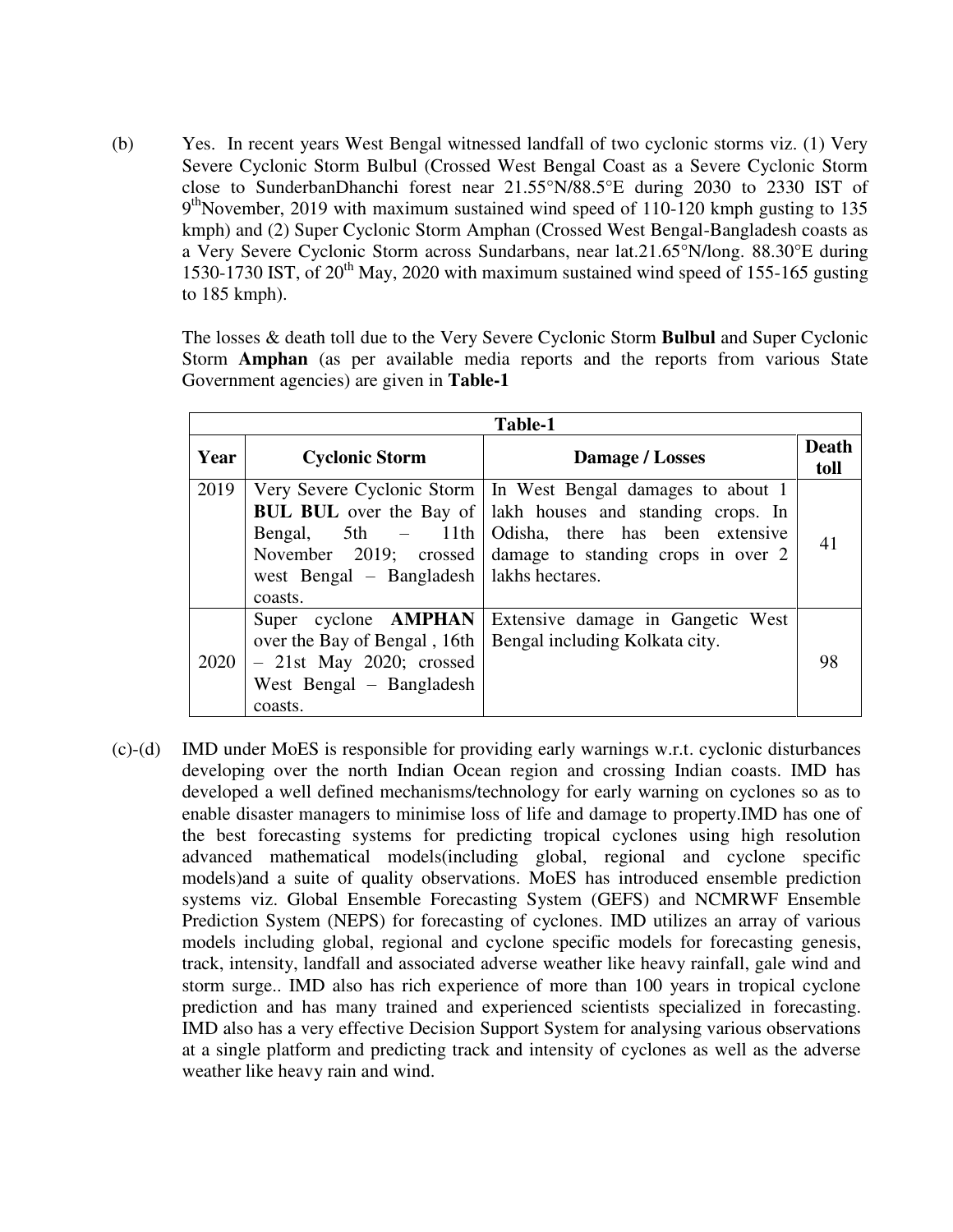IMD uses a suite of quality observations from Satellites, RADARs and conventional & automatic weather stations for monitoring of cyclones developing over the Bay of Bengal and Arabian Sea. It includes INSAT 3D, 3DR satellites, Doppler Weather Radars (DWRs) along the coast and coastal automated weather stations (AWS), automatic rain gauges (ARGs), meteorological buoys and ships.

The Cyclone Warning Division (CWD) at India Meteorological Department (IMD), New Delhi acts as a Regional Specialised Meteorological Centre for monitoring, predicting and issuing warning for tropical cyclones developing over North Indian Ocean. It also carries out research on track, intensity, landfall and adverse weather associated with cyclones. IMD has three Area Cyclone Warning Centres at Chennai, Kolkata & Mumbai and four Cyclone Warning Centres at Ahmedabad, Bhubaneswar, Thiruvananthapuram and Visakhapatnam for carrying out operational forecasting and warning activities at state level and to carry out related research & development activities.

During recent years, IMD has consistently accurately predicted cyclones like Phailin (2013), HudHud (2014), Vardha (2016), Mekunu (2018), Sagar (2018), Titli (2018), Luban (2018), Fani (2019), Hikaa (2019), Bulbul (2019), Amphan, Nisarga&Nivaar (2020), Tauktae, YAAS, Gulab&Shaheen (2021) thereby helping disaster managers to minimise loss of lives to less than 100 due to any landfalling tropical cyclone in recent years. IMD has also earned worldwide accolades in the field of cyclone forecasting including appreciations from United Nations, World Meteorological Organisation, Hon'ble President and Prime Ministers of India, Parliamentary Standing Committee, etc. IMD is at par with the leading centres of the worldfor tropical cyclone monitoring and forecasting.

National Disaster Management Authority (NDMA) prepared revised National Disaster Management Plan (NDMP) in November, 2019. This Plan covers all aspects of disaster risk reduction and management. The NDMP provides a framework and direction to the government agencies for all phases of the disaster management cycle in a time-bound manner. The Plan inter-alia, addresses mitigation, risk reduction, preparedness and response aspects for various disasters including Cyclones under six thematic areas (i) Understanding Risk, (ii) Inter-Agency Coordination, (iii) Investing in Disaster Risk Reduction (DRR) – Structural Measures, (iv) Investing in DRR – Non-Structural Measures, (v) Capacity Development and (vi) Climate Change Risk Management.

Also to inform, educate and to make the people aware about preparedness before, precautions and safeguards during a disaster and post disaster scenarios, NDMA runs awareness generation campaigns on various disasters including on flood and cyclones from time to time throughout the country, including in coastal states through print and electronic media, including social media. These campaigns aim at saving lives, livestock and livelihood to the maximum extent.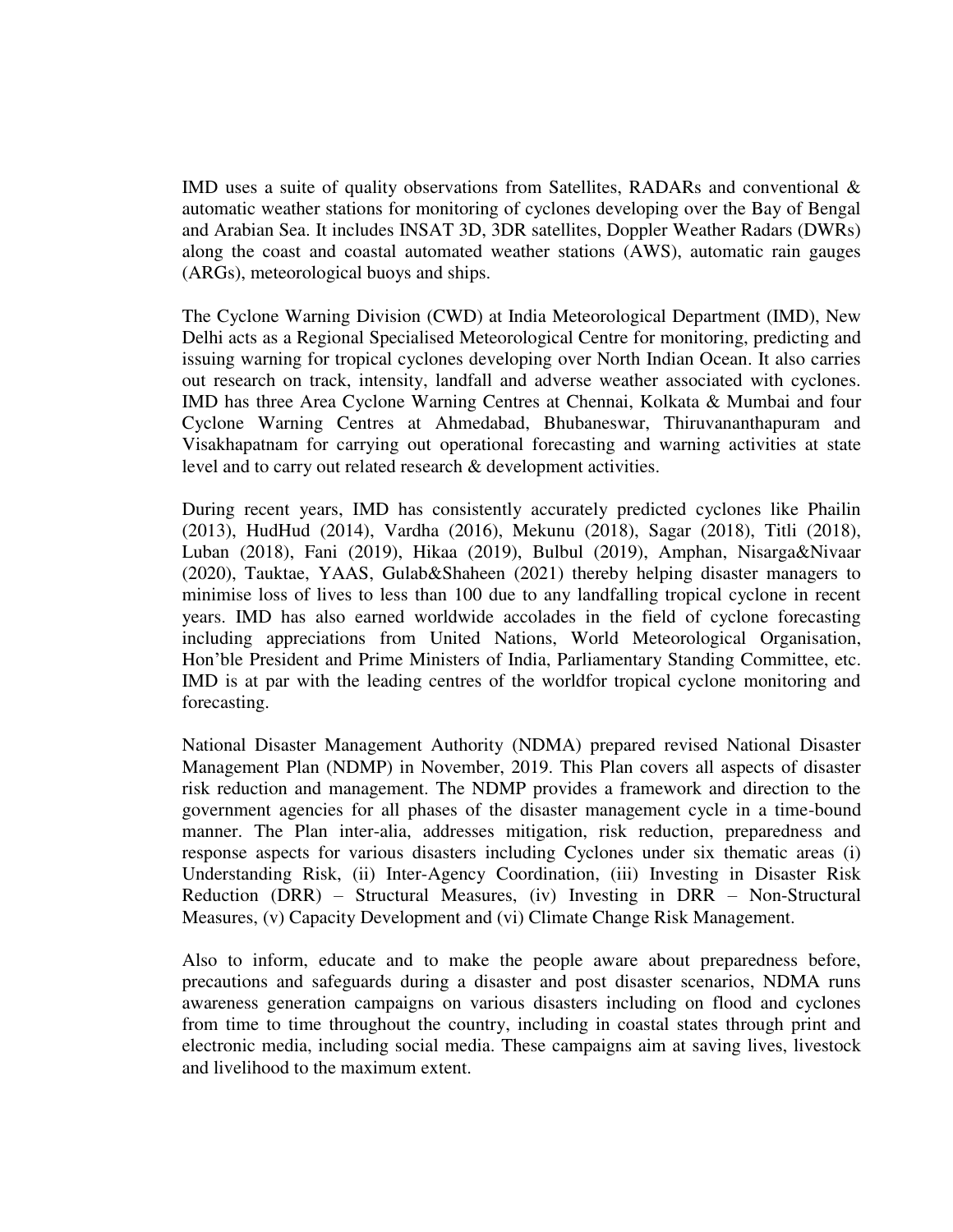Towards vulnerability assessment & resilience building, the Government of India (GoI) has initiated the National Cyclone Risk Mitigation Project (NCRMP) across eight coastal states, with a view to address cyclone risks in the country. The overall objective of the Project is to undertake suitable structural and non-structural measures to mitigate the effects of cyclones in the coastal states and UTs of India. National Disaster Management Authority (NDMA) under the aegis of Ministry of Home Affairs (MHA) is implementing the Project in coordination with participating State Governments and the National Institute for Disaster Management (NIDM).The Project has identified 13 cyclone prone States and Union Territories (UTs), with varying levels of vulnerability. The main objective of the NCRMP is to reduce vulnerability of coastal communities to cyclone and other hydro meteorological hazards through;

- (i) Improved early warning dissemination systems.
- (ii) Enhanced capacity of local communities to respond to disasters.
- (iii) Improved access to emergency shelter, evacuation, and protection against wind storms, flooding and storm surge in high areas.
- (iv) Strengthening DRM capacity at central, state and local levels in order to enable mainstreaming of risk mitigation measures into the overall development agenda.

Also, under this programme, there are efforts to provide a more precise quantitative assessment of the likely impacts of cyclones over the coastal belt, via a Web-based decision support system called Web – DCRA (Dynamic composite Risk Atals). This has been developed under the joint efforts with the India Meteorological Department / MoES & the National Cyclone Risk Mitigation Project (NCRMP) of National Disaster Management Authority (NDMA), MHA, for utilization in the Cyclone prone coastal states.

Apart from NCRMP, the GoI also has set up various committees to develop processes  $\&$ procedures for Hazard resilience development. For example, there is a Task Force functioning on 'Cyclone Resilient Robust Electricity Transmission and Distribution infrastructure in the Coastal areas' to come out with practical solutions for Cyclone Resilient Robust Electricity Transmission and Distribution (T&D) infrastructure in the Coastal areas of the country.

The Bureau of Indian Standards (BIS) is also working towards the design aspects of cyclone resilient infra-structures as well as cyclone shelters over the coastal regions.

Similarly, the recently launched Coalition for Disaster Resilient Infrastructure (CDRI) is planning to strengthen the linkages between 'Early-warning decision support and coastal Infrastructure systems for India'. The CDRI is a multi-stakeholder global partnership of national governments, UN agencies and programmes, multilateral development banks and financing mechanisms, the private sector, and academic and knowledge institutions. CDRI was launched by Hon Prime Minister at the Climate Action Summit in New York in September 2019. At present, CDRI has 24 countries and 7 international organizations as members.